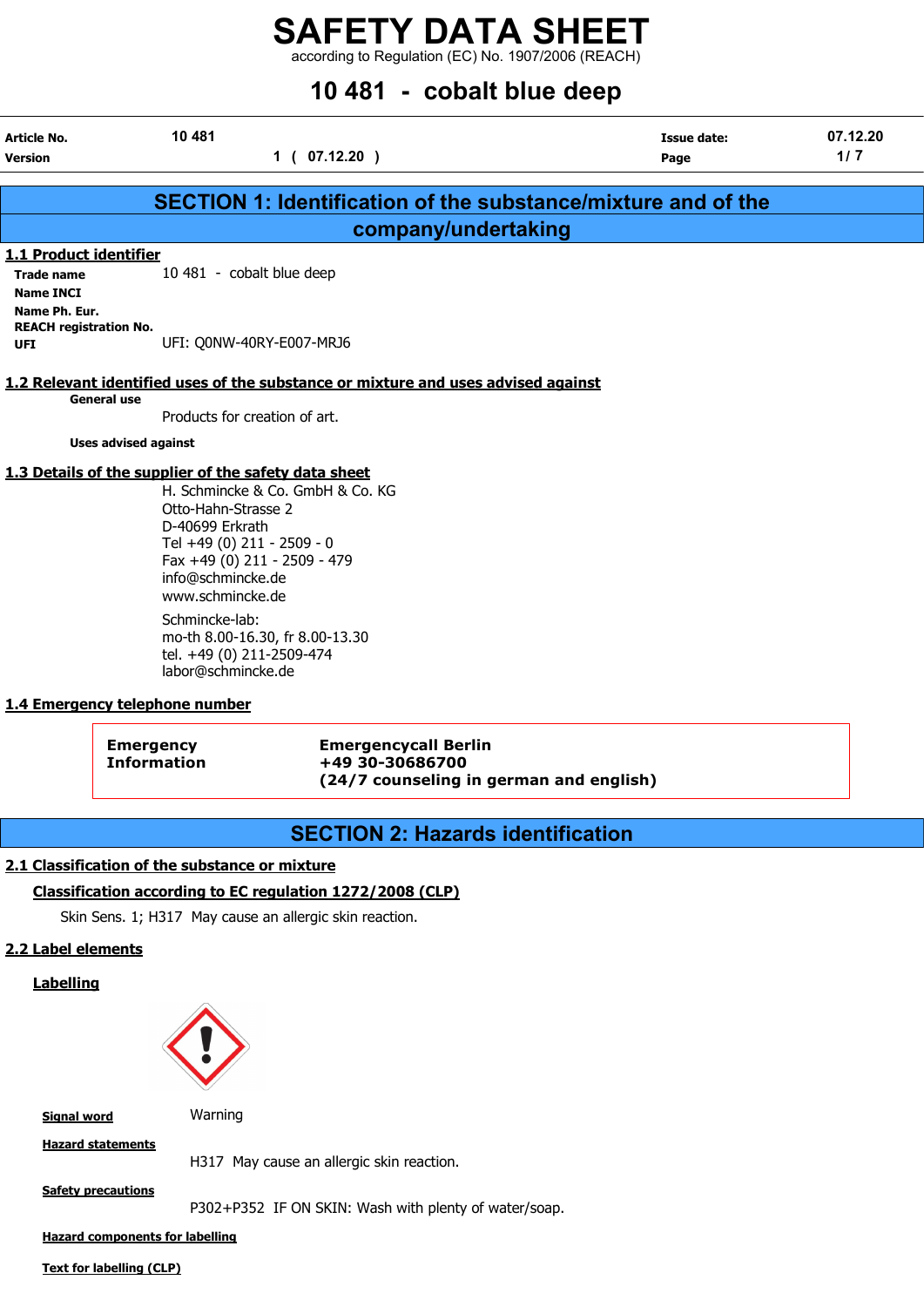according to Regulation (EC) No. 1907/2006 (REACH)

# 10 481 - cobalt blue deep

| Article No.    | 10 481 |             | Issue date: | 07.12.20 |
|----------------|--------|-------------|-------------|----------|
| <b>Version</b> |        | 1(07.12.20) | Page        | 2/7      |

# 2.3 Other hazards

SECTION 3: Composition / information on ingredients

# 3.1 Substances

Chemical characterisation

oil pigment Dammar resin siccative essential oils

CAS-Number EINECS / ELINCS / NLP EU index number Customs tariff number REACH registration No. RTECS-no. Hazchem-Code CI-Number

# 3.2 Mixtures

Substance 1

Cobalt zinc silicate blue phenacite: 50 - 75 % CAS: 68412-74-8 REACH: 01-2120756267-47-0000 Skin Sens. 1; H317

Additional information

# SECTION 4: First aid measures

## 4.1 Description of first aid measures

## General information

No special measures are required.

# In case of inhalation

No special measures are required.

### In case of skin contact

Wash with generous amount of water and soap. Seek medical attention if irritation persists.

### After eye contact

In case of contact with eyes, rinse immediately with plenty of flowing water for 10 to 15 minutes holding eyelids apart. Seek medical attention if irritation persists.

### After swallowing

# 4.2 Most important symptoms and effects, both acute and delayed

# 4.3 Indication of any immediate medical attention and special treatment needed

# SECTION 5: Firefighting measures

# 5.1 Extinguishing media

Suitable extinguishing media Product is non-combustible. Extinguishing materials should therefore be selected according to surroundings.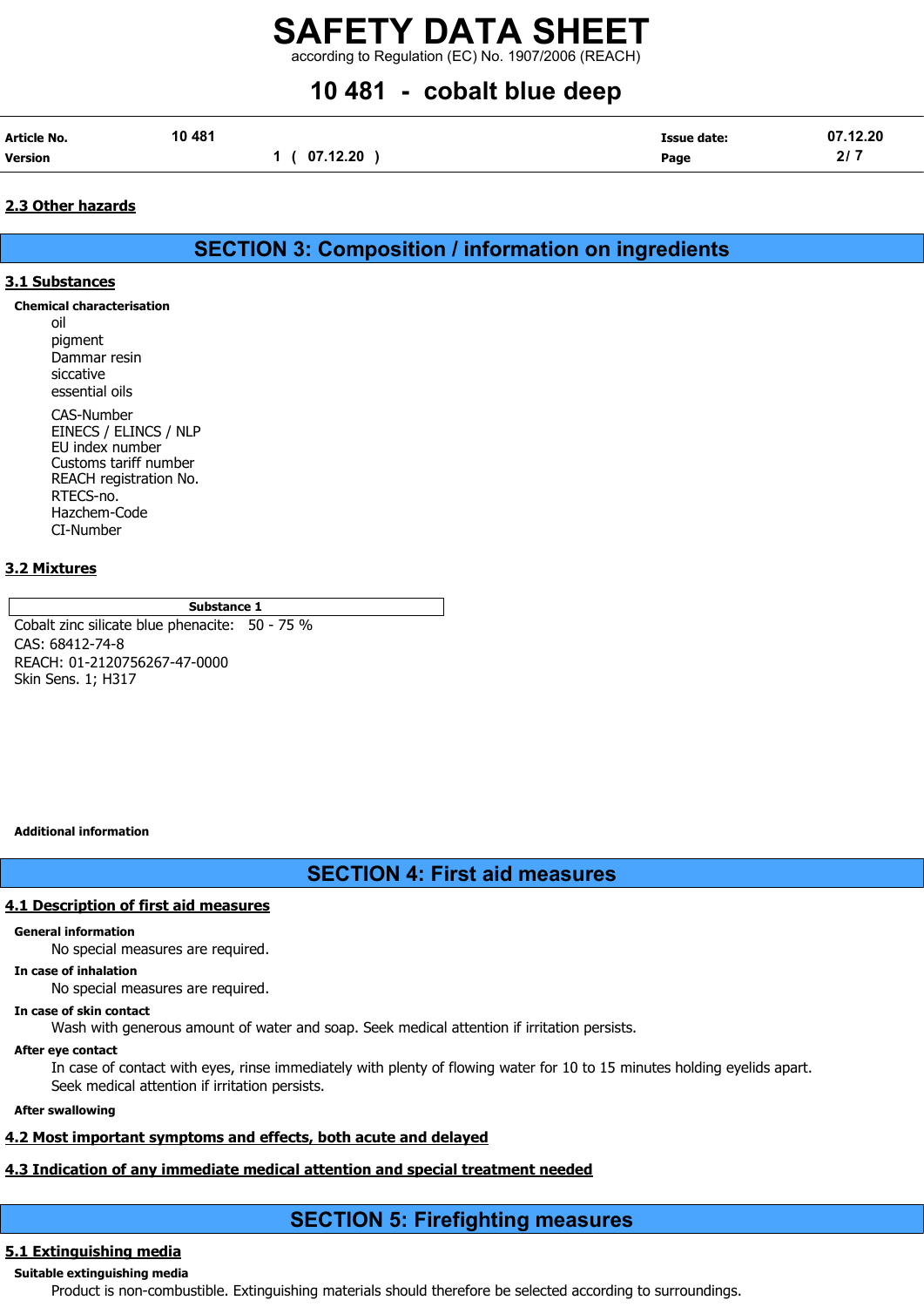according to Regulation (EC) No. 1907/2006 (REACH)

# 10 481 - cobalt blue deep

| Article No. | 10 481 |             | <b>Issue date:</b> | 07.12.20 |
|-------------|--------|-------------|--------------------|----------|
| Version     |        | 1(07.12.20) | Page               | 3/7      |

#### Extinguishing media which must not be used for safety reasons

### 5.2 Special hazards arising from the substance or mixture

In case of fire may be liberated: Carbon monoxide and carbon dioxide

#### 5.3 Advice for firefighters

Special protective equipment for firefighters

Additional information

# SECTION 6: Accidental release measures

## 6.1 Personal precautions, protective equipment and emergency procedures

Avoid contact with skin, eyes, and clothing.

#### 6.2 environmental precautions

Discharge into the environment must be avoided.

### 6.3 Methods and material for containment and cleaning up

Methods for cleaning up

Take up mechanically. Wash spill area with plenty of water.

Additional information

### 6.4 Reference to other sections

Dispose of waste according to applicable legislation. refer to section 13

# SECTION 7: Handling and storage

# 7.1 Precautions for safe handling

#### Advices on safe handling

Handle in accordance with good industrial hygiene and safety practice.

Precautions against fire and explosion

## 7.2 Conditions for safe storage, including any incompatibilities

Requirements for storerooms and containers Keep container tightly closed.

Hints on joint storage Storage class Further details storage temperature: 10 - 30 °C

### 7.3 Specific end use(s)

No special measures necessary if stored and handled as prescribed.

# SECTION 8: Exposure controls/personal protection

### 8.1 Control parameters

### 8.2 Exposure controls

### Occupational exposure controls

Respiratory protection

With correct and proper use, and under normal conditions, breathing protection is not required.

### Hand protection

Protect skin by using skin protective cream.

#### Eye protection

Avoid contact with eyes.

#### Body protection

Wash contaminated clothing prior to re-use.

## General protection and hygiene measures

No special handling advices are necessary. Wash hands thoroughly after handling.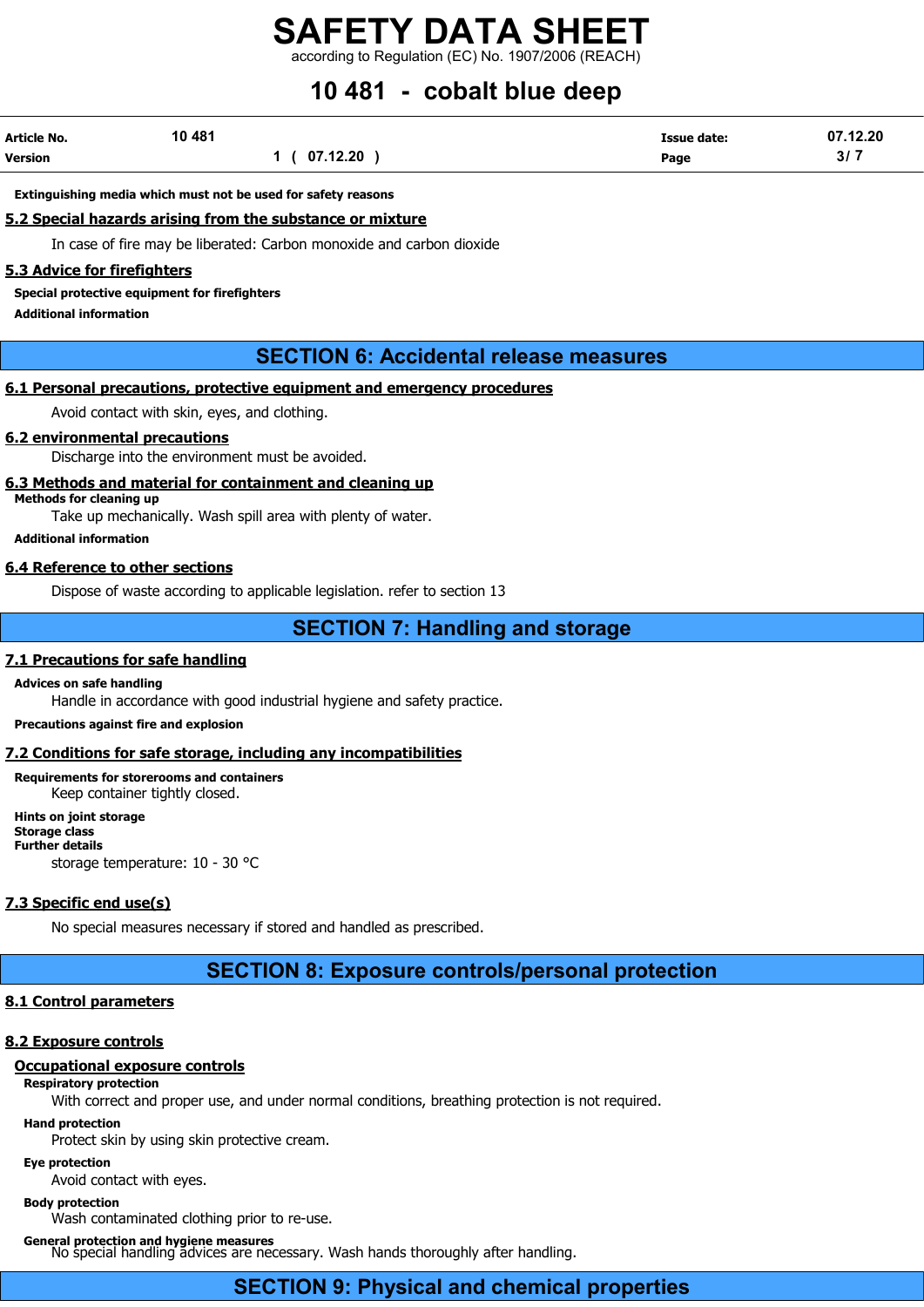according to Regulation (EC) No. 1907/2006 (REACH)

# 10 481 - cobalt blue deep

| Article No.    | 10 481 |              | <b>Issue date:</b> | 07.12.20 |
|----------------|--------|--------------|--------------------|----------|
| <b>Version</b> |        | 1 ( 07.12.20 | Page               | 417      |

# 9.1 information on basic physical and chemical properties

| Form         | pasty     |
|--------------|-----------|
| Colour       | pigmented |
| <b>Odour</b> | weak      |

|                                        | min | max         |       |
|----------------------------------------|-----|-------------|-------|
| <b>Initial boiling point and</b>       |     |             |       |
| boiling range                          |     |             |       |
| <b>Melting point/freezing point</b>    |     |             |       |
| Flash point/flash point range          |     |             |       |
| <b>Flammability</b>                    |     |             |       |
| <b>Ignition temperature</b>            |     |             |       |
| <b>Auto-ignition temperature</b>       |     |             |       |
| <b>Explosion limits</b>                |     |             |       |
| <b>Refraction index</b>                |     |             |       |
| <b>PH</b>                              |     |             |       |
| <b>Viscosity</b>                       |     |             |       |
| <b>Viscosity</b>                       |     |             |       |
| Vapour pressure                        |     |             |       |
| <b>Density</b>                         |     | $1,6 - 3,1$ | 20 °C |
|                                        |     | g/ml        |       |
| Partition coefficient: n-octanol/water |     |             |       |
|                                        |     |             |       |

Danger of explosion

# 9.2 Other information

# SECTION 10: Stability and reactivity

# 10.1 Reactivity

The product is stable under storage at normal ambient temperatures.

## 10.2 Chemical stability

No known hazardous decomposition products.

# 10.3 Possibility of hazardous reactions

### 10.4 Conditions to avoid

frost and heat

# 10.5 Incompatible materials

10.6 Hazardous decomposition products

SECTION 11: Toxicological information

# 11.1 Information on toxicological effects

Acute toxicity In case of inhalation No data available After swallowing No data available In case of skin contact No data available After eye contact No data available

# Practical experience

# General remarks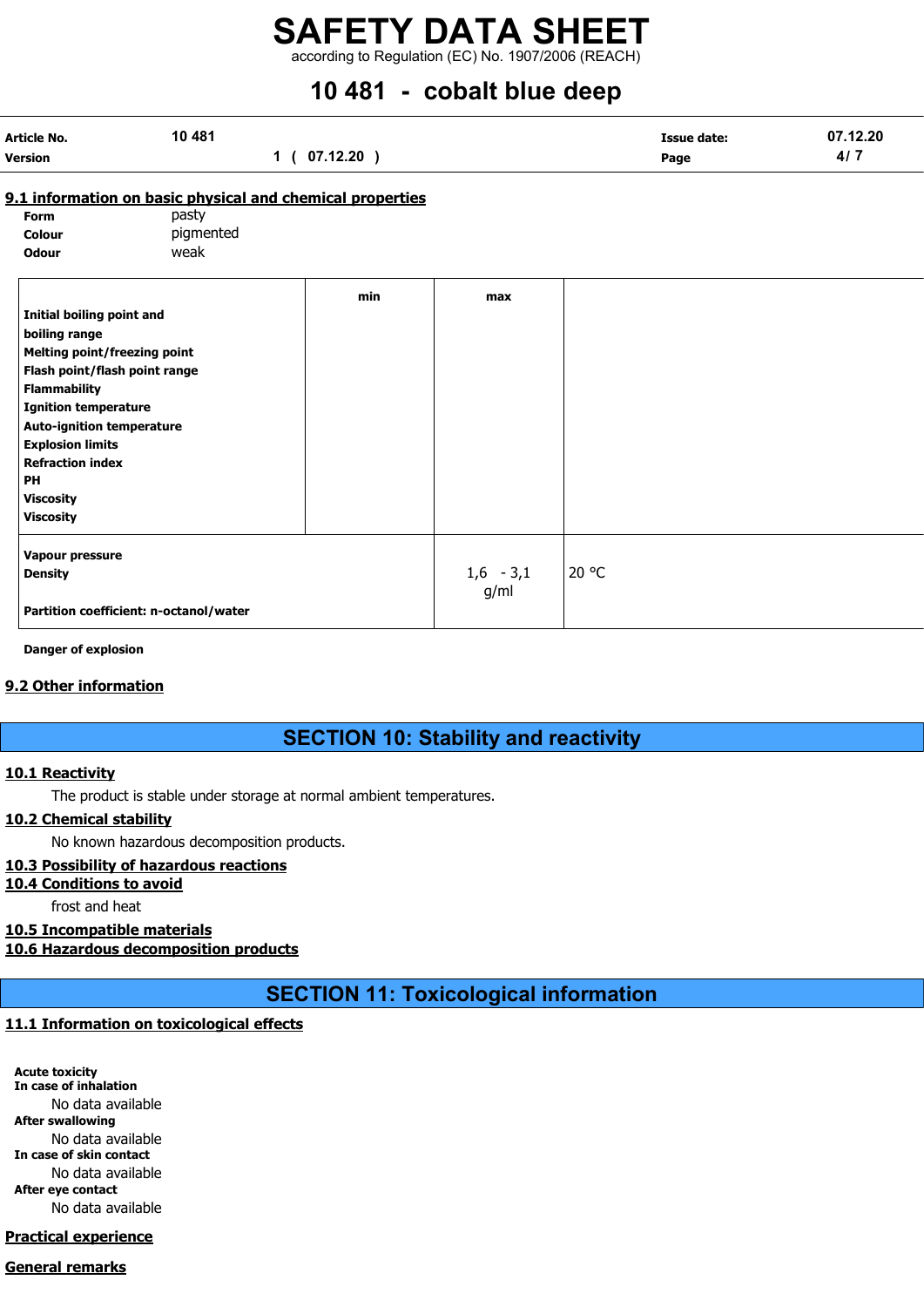according to Regulation (EC) No. 1907/2006 (REACH)

# 10 481 - cobalt blue deep

| Article No.    | 10 481 |             | <b>Issue date:</b> | 07.12.20 |
|----------------|--------|-------------|--------------------|----------|
| <b>Version</b> |        | 1(07.12.20) | Page               | 5/7      |

# SECTION 12: Ecological information

# 12.1 Toxicity

Aquatic toxicity Water Hazard Class 1 WGK catalog number General information

## 12.2 Persistence and degradability

Further details Product is partially biodegradable. Oxygen demand

## 12.3 Bioaccumulative potential

Bioconcentration factor (BCF) Partition coefficient: n-octanol/water

### 12.4 Mobility in soil

No data available

## 12.5 Results of PBT and vPvB assessment

No data available

## 12.6 Other adverse effects

General information

# SECTION 13: Disposal considerations

## 13.1 Waste treatment methods

## **Product**

Waste key number 080112 080112 waste paint and varnish other than those mentioned in 080111 Recommendation

## Contaminated packaging

# Waste key number

Recommendation

Non-contaminated packages may be recycled. Handle contaminated packages in the same way as the substance itself.

# Additional information

SECTION 14: Transport information

# 14.1 UN number

# 14.2 UN proper shipping name

ADR, ADN No dangerous good in sense of these transport regulations. IMDG, IATA

# 14.3 Transport hazard class(es)

ADR, ADN IMDG IATA

# 14.4 Packing group

# 14.5 Environmental hazards

Marine Pollutant - IMDG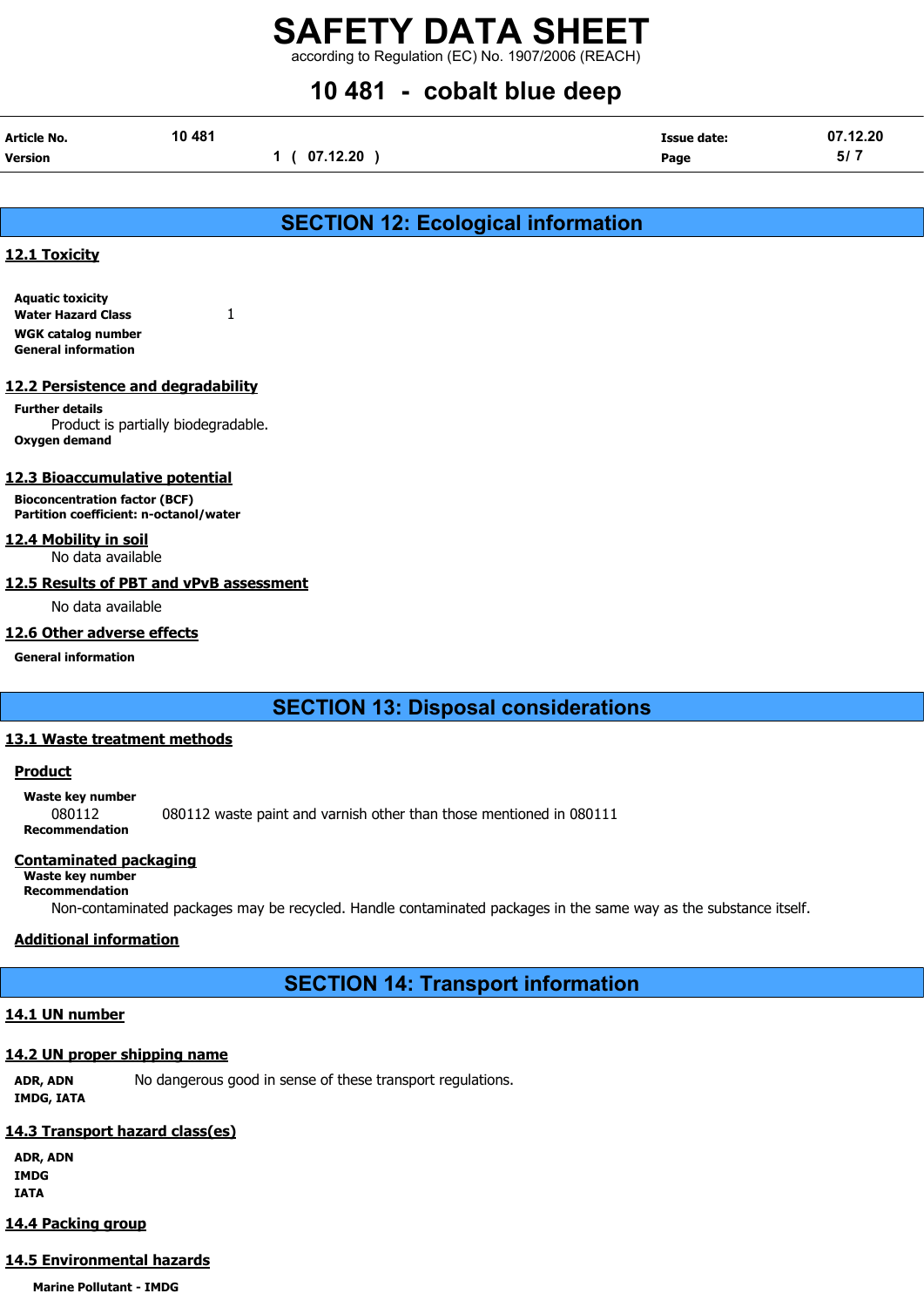according to Regulation (EC) No. 1907/2006 (REACH)

# 10 481 - cobalt blue deep

| Article No. | 10 481 |              | Issue date: | 07.12.20 |
|-------------|--------|--------------|-------------|----------|
| Version     |        | 1 ( 07.12.20 | Page        | 6/7      |

Marine Pollutant - ADN

## 14.6 Special precautions for user

# Land transport (ADR/RID)

Code: ADR/RID Kemmler-number Hazard label ADR Limited quantities Contaminated packaging: Instructions Contaminated packaging: Special provisions Special provisions for packing together Portable tanks: Instructions Portable tanks: Special provisions Tank coding Tunnel restriction Remarks EQ Special provisions

### Sea transport (IMDG)

EmS Special provisions Limited quantities Contaminated packaging: Instructions Contaminated packaging: Special provisions IBC: Instructions IBC: Provisions Tank instructions IMO

Tank instructions UN Tank instructions Special provisions Stowage and segregation Properties and observations Remarks EQ

# Air transport (IATA-DGR)

| Hazard                      |
|-----------------------------|
| Passenger                   |
| Passenger LQ                |
| Cargo                       |
| ERG                         |
| <b>Remarks</b>              |
| EQ                          |
| <b>Special Provisioning</b> |

# 14.7 Transport in bulk according to Annex II of MARPOL 73/78 and the IBC Code

No data available

# SECTION 15: Regulatory information

# 15.1 Safety, health and environmental regulations/legislation specific for the substance or mixture

# National regulations

## **Europe**

Contents of VOC [%] Contents of VOC [g/L] Further regulations, limitations and legal requirements